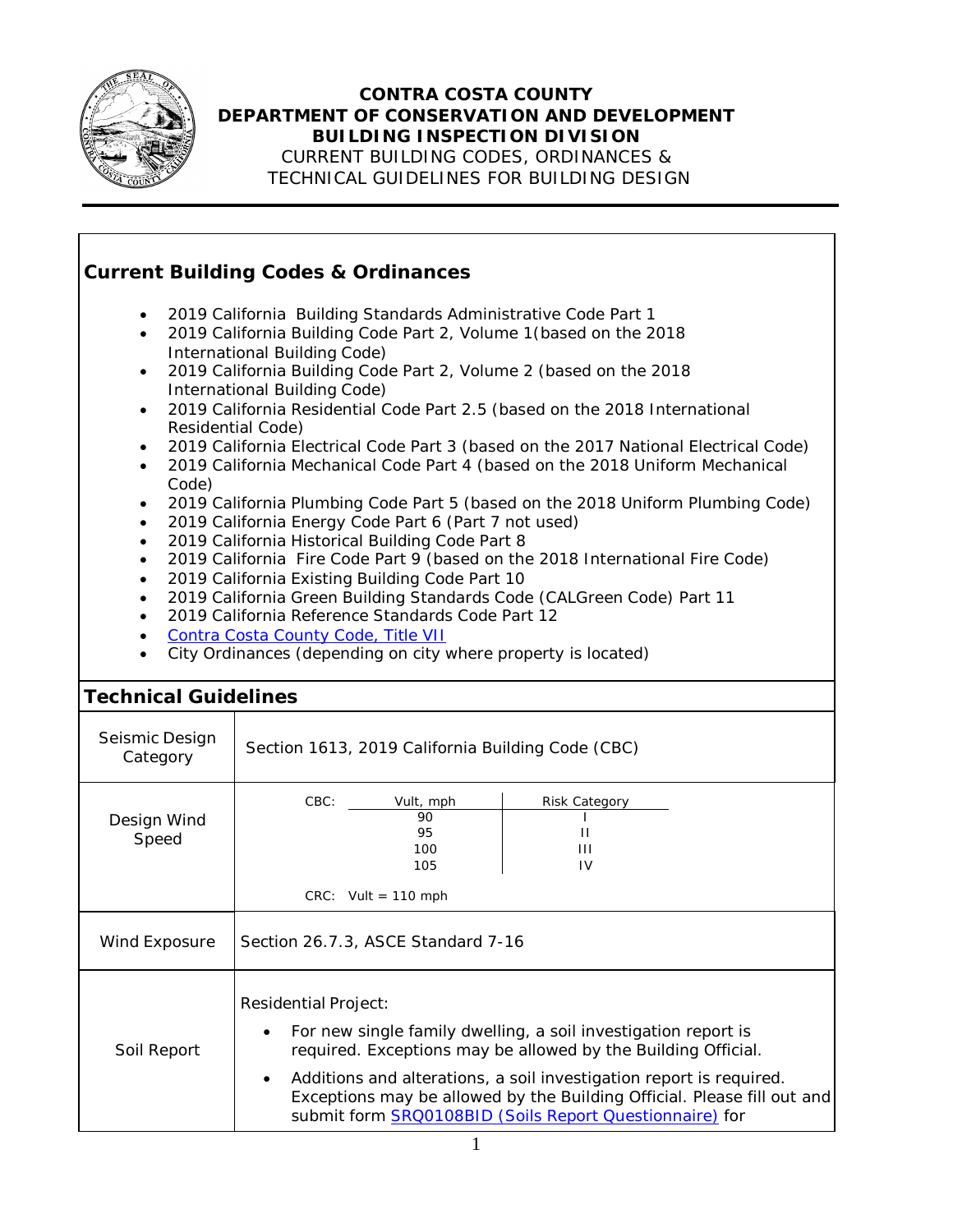|                                                    | Building Inspection staff to determine if soil report is required.                                                                       |
|----------------------------------------------------|------------------------------------------------------------------------------------------------------------------------------------------|
|                                                    | <b>Commercial Project:</b>                                                                                                               |
|                                                    | A soil investigation report is required for all commercial projects.<br>$\bullet$                                                        |
|                                                    | Exceptions may be allowed by the Building Official.                                                                                      |
|                                                    |                                                                                                                                          |
| Foundation                                         | Residential Project: Light frame construction                                                                                            |
|                                                    |                                                                                                                                          |
|                                                    | Minimum footing dimension per Table 1809.7, CBC, 2019 Edition                                                                            |
|                                                    | <b>Commercial Project:</b>                                                                                                               |
|                                                    | Per soil investigation report with minimum dimension per Table 1809.7                                                                    |
|                                                    |                                                                                                                                          |
|                                                    |                                                                                                                                          |
| Conventional Light                                 |                                                                                                                                          |
| Frame                                              | Buildings (R-3) that are not designed by California architects or                                                                        |
| Construction<br>(Section 2308,<br>2019 CBC or 2019 | structural/civil engineers must meet the conventional light frame                                                                        |
|                                                    | construction or California Residential Code (CRC), 2019 Edition.                                                                         |
| CRC)                                               |                                                                                                                                          |
| <b>Flood Zones</b>                                 |                                                                                                                                          |
|                                                    | Many parts of the County are in a flood zone. To obtain information, call<br>(925) 313-2000. Public Works Flood Plain Management Program |
|                                                    | information: http://www.cccounty.us/documentcenter/view/35453                                                                            |
|                                                    | There are two climate zones:                                                                                                             |
|                                                    | Zone $3:$                                                                                                                                |
| <b>Climate Zones</b>                               |                                                                                                                                          |
|                                                    | Is primarily in the western part of the County:                                                                                          |
|                                                    | El Cerrito                                                                                                                               |
|                                                    | Kensington<br>Rodeo                                                                                                                      |
|                                                    | Hercules                                                                                                                                 |
|                                                    | San Pablo                                                                                                                                |
|                                                    | Richmond<br>El Sobrante                                                                                                                  |
|                                                    | Pinole                                                                                                                                   |
|                                                    | Vine Hill                                                                                                                                |
|                                                    | Zone 12:                                                                                                                                 |
|                                                    | Is primarily in the central, eastern, southern and northern part of the                                                                  |
|                                                    | County:                                                                                                                                  |
|                                                    | Alamo                                                                                                                                    |